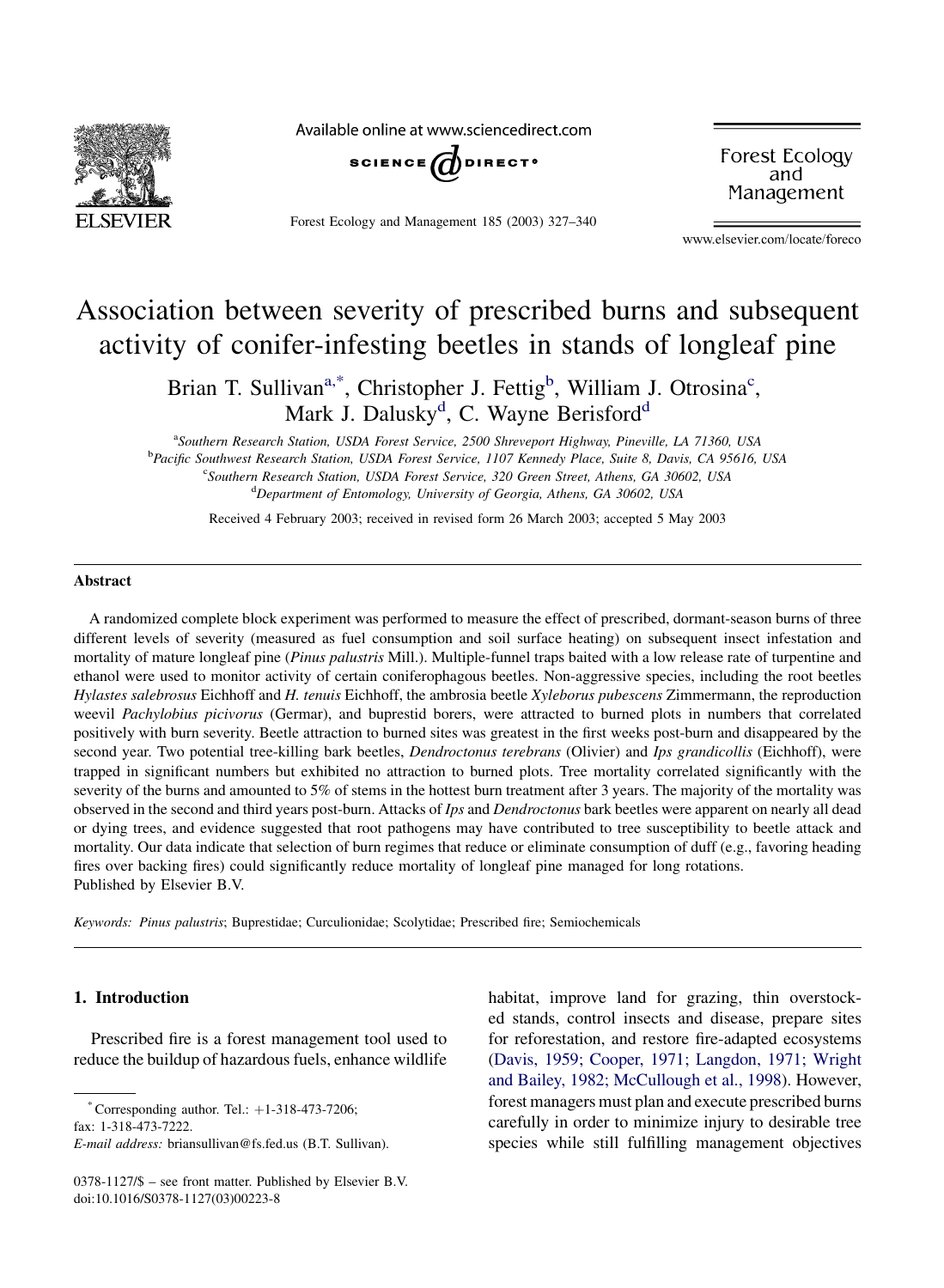([Davis, 1959](#page-12-0)). Although a fire's heat can kill critical plant tissues and directly cause tree mortality, fire often merely weakens trees until they become susceptible to lethal attacks by bark beetles and other wood-boring insects ([Rasmussen et al., 1996; McCullough et al.,](#page-13-0) [1998; Fernandez and Costas, 1999\)](#page-13-0).

Longleaf pine, Pinus palustris Mill., is native to the coastal plain of the southern United States and requires periodic surface fires for its successful regeneration and maintenance in pure stands ([Croker and Boyer, 1975;](#page-12-0) [Burns and Honkala, 1990](#page-12-0)). In the absence of fire, longleaf pine is replaced with less fire-adapted species such as loblolly (P. taeda L.) and shortleaf (P. echinata Mill.) pine as well as various hardwoods ([Bruce, 1947;](#page-11-0) [Haywood et al., 2001\)](#page-11-0). In pre-settlement times, pure stands of old-growth longleaf pine covered a large portion of southern coastal plain, and the decline in the abundance of this species has been attributed, in part, to fire suppression [\(Noss, 1989; Barnett, 1992\)](#page-13-0). Efforts are currently underway to restore longleaf pine to portions of its original range, and prescribed burning is playing an essential role in these restoration projects ([Johnson and Gjerstad, 1998; Horton, 1998; Barnett,](#page-12-0) [1999](#page-12-0)).

Through the mid-1990s, forest managers at the Savannah River Site National Environmental Research Park experienced unacceptable levels of mortality in second growth stands of thinned longleaf pine following prescribed burns. Mortality was largely attributed to post-burn attacks by bark beetles, especially the black turpentine beetle, Dendroctonus terebrans (Olivier). The rate of tree loss was incompatible with the long rotations required for producing foraging and nesting habitat for the endangered red-cockaded woodpecker (RCW), Picoides borealis. At that time, the preferred fire regime for RCW habitat and other environmentally sensitive stands involved low-intensity backing fires. These were presumed to minimize tree mortality by reducing flame height and thereby lessening damage to crowns [\(Fahnestock and Hare, 1964; Cooper, 1971,](#page-12-0) [1975](#page-12-0)). However, stands suffered high mortality despite having minimal crown damage. Greater post-fire mortality was observed in stands with large accumulations of litter and duff, suggesting that tree losses were more closely associated with the depth of surface fuels consumed by fire than flame height. The purpose of our study was to identify burn regimes that might offer acceptable levels of overstory tree mortality while still realizing the beneficial effects of prescribed fire. We were especially interested in understanding the role that bark- and root-infesting beetles might play in burnassociated mortality of longleaf pine, and we wished to determine whether prescribed fire might directly influence beetle abundance and behavior.

### 2. Materials and methods

In the fall of 1996, sixteen 2 ha square experimental plots were established in old-field, planted stands of longleaf pine located in the Savannah River Site National Environmental Research Park, Barnwell County, South Carolina. The stands were 35–42 years old, and had been thinned in the previous 2 years to a basal area of approximately 18  $\text{m}^2$ /ha. The stands had undergone periodic prescribed burning since their establishment, but had not been burned in the previous 5 years. The soil was a mixture of Blanton (Grossarenic Paleudults) and Fuquay (Arenic plinthic Kandiudults), and the terrain was flat or gently rolling. Available fuels consisted almost entirely of pine litter and underlying duff (i.e., partially decomposed organic material above the mineral soil), cones, and small branches.

Plots were arranged in a randomized complete block design with four complete blocks each confined within the boundaries of a single, uniformly managed stand. Each block consisted of four adjacent plots assigned randomly to one of four treatments. Three of the four plots within each block were burned to produce low, medium, or high levels of fire severity, and the fourth plot was left unburned as a control ([Table 1\)](#page-2-0). Burn severity was regulated by setting either headfires or backfires and by executing the burns during varying conditions of fuel moisture, humidity, and air temperature. Fire lines consisting of  $\sim$ 1.5 m wide strips of exposed mineral soil were established with a plow around the perimeters of all plots. Fires were ignited with drip torches along one edge of each plot and allowed to burn without intervention to the opposite edge. Burns were conducted between 12 February and 9 March 1997 during daylight hours.

## 2.1. Burn measurements

Prior to burning, five high-registering mercury thermometers were buried in each plot to provide an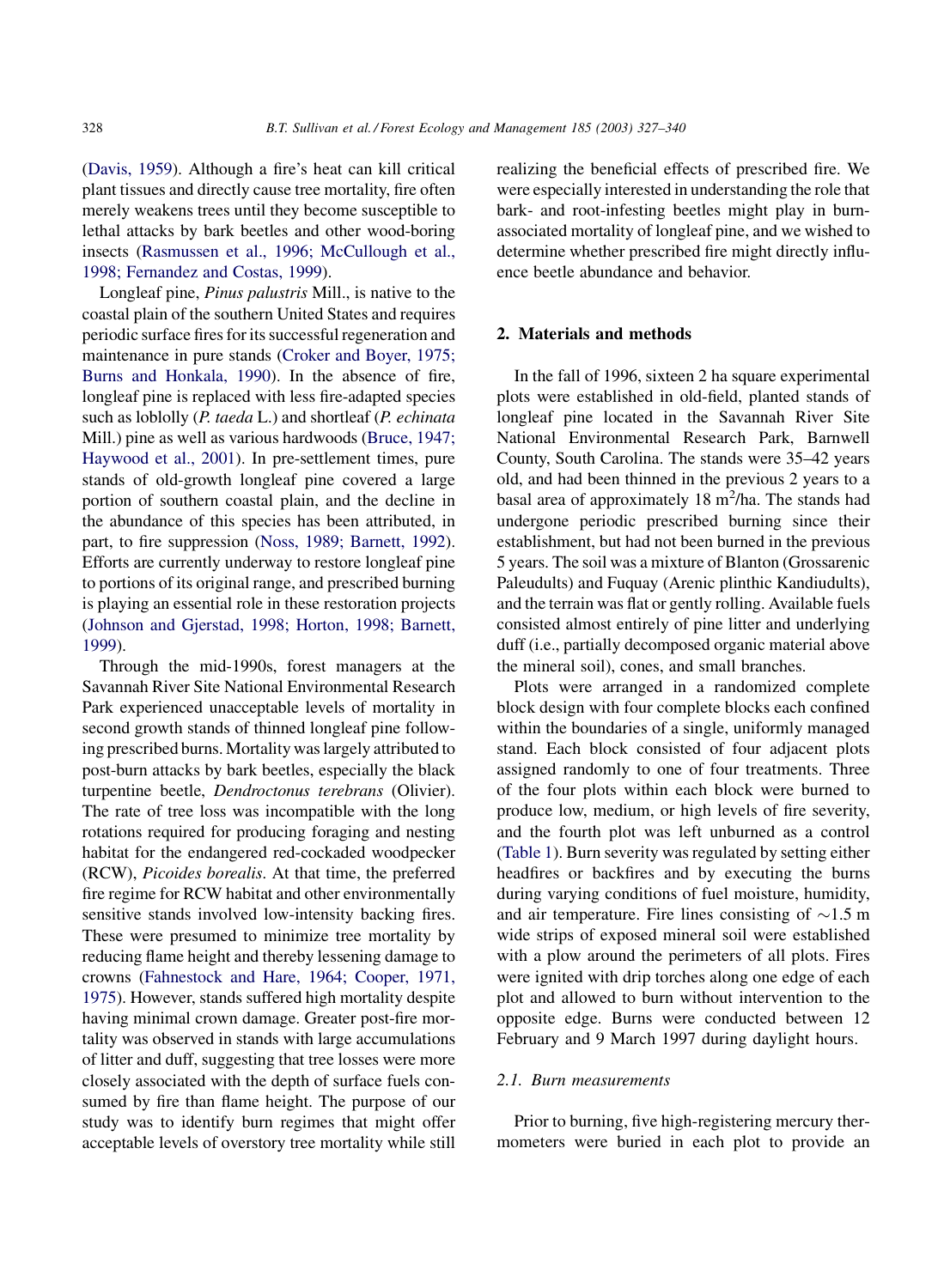<span id="page-2-0"></span>Table 1

Parameters of three prescribed burn treatments applied to 2 ha plots of longleaf pine, P. palustris Mill., in Barnwell Co., SC, during the winter of 1997

| Variable                                                | Low severity       | Medium severity    | High severity       |  |
|---------------------------------------------------------|--------------------|--------------------|---------------------|--|
| Burn parameters                                         |                    |                    |                     |  |
| Fire direction                                          | Heading            | Heading            | Backing             |  |
| Climatic conditions during burns                        |                    |                    |                     |  |
| Air temperature $(^{\circ}F)$                           | $52 - 60$          | $60 - 75$          | $66 - 82$           |  |
| Relative humidity $(\%)$                                | $30 - 58$          | $36 - 59$          | $25 - 55$           |  |
| Fuel moisture $(\%)^a$                                  | $16.0 - 19.0$      | $9.0 - 15.0$       | $10.3 - 14.1$       |  |
| Wind speed (mph)                                        | $1 - 5$            | $0 - 4$            | $0 - 7$             |  |
| Days since rain <sup>b</sup>                            | $2 - 3$            | $5 - 6$            | $8 - 9$             |  |
| KBDI <sup>c</sup>                                       | $6 - 20$           | $17 - 26$          | $113 - 123$         |  |
| Fire effects (mean $\pm$ S.E.) <sup>d</sup>             |                    |                    |                     |  |
| Maximum temperature at soil surface $({}^{\circ}C)^{e}$ | $28.9 + 2.4$ a     | $36.1 + 2.0 h$     | $60.3 + 2.1$ c      |  |
| Total fuel consumed $(g/m^2)^f$                         | $453.8 \pm 84.3$ a | $572.0 + 77.4$ a   | $1068.8 \pm 82.2 b$ |  |
| Litter consumed $(g/m^2)$                               | $416.0 \pm 54.5$   | $426.4 \pm 11.6$   | $469.6 \pm 35.8$    |  |
| Duff consumed $(g/m^2)$                                 | $38.8 \pm 54.4$ a  | $149.0 \pm 40.5$ a | $404.5 \pm 67.2$ b  |  |
| Trees with $>75\%$ crown scorch                         | $0.25 \pm 0.25$    | $10.0 \pm 10.0$    | $9.0 \pm 5.2$       |  |

<sup>a</sup> Percentage moisture present in fuel moisture indicator sticks (Ben Meadows Co., Atlanta, GA) suspended 1 ft above the surface of the litter layer in the control (unburned) plots.<br><sup>b</sup> Number of days since >2.5 mm rainfall in a single 24 h period.<br><sup>c</sup> Keetch-Byram drought index.

<sup>d</sup> Means followed by the same letter were not significantly different ( $\alpha$  = 0.05, SNK test).<br><sup>e</sup> Temperature readings on high-registering mercury thermometers buried at the soil-duff interface.<br><sup>f</sup> Total dry weight of

estimate of peak soil surface temperature. One thermometer was located at plot center and the others placed 64 m from plot center in line with the plot's four corners. The thermometers were enclosed in protective metal casings and inserted horizontally along the interface between the mineral soil and overlying organic layers.

The dry weight of fuel consumed was used as a relative measure of heat energy released by the fires ([Wade and Johansen, 1986](#page-13-0)) and fire severity. Fuel sampling methods are explained in detail elsewhere ([Scholl and Waldrop, 1999\)](#page-13-0). Sixteen subplots  $(1 \text{ m}^2)$  in each treatment plot were divided into four equal quadrants, and two opposing quadrants were destructively sampled both before and after burning. Litter, duff, and other surface fuels (all live and dead organic material <2.5 cm diameter and <1 m above the mineral soil) were collected separately, dried at 90  $\degree$ C for 2–3 days, and weighed. Fuel consumption was calculated by subtracting the weights of the pre-burn quadrants from those of the post-burn quadrants for each subplot. Consumption of woody fuels >2.5 cm diameter was not estimated. Trees that had more than 75% of their crown volume scorched were recorded.

## 2.2. Site monitoring

A 100% cruise was conducted in all plots 1 month prior to burn treatments and then twice annually for the next 3 years. Every pine >10 cm DBH was inspected for evidence of beetle attacks on the bole. Fading and dead trees were permanently marked, and the maximum height of bole char, the extent of insect damage, and the taxa of attacking insects were recorded. Attacking insects were usually identified by the presence of mines, frass, pitch tubes, and other damage characteristic of particular taxa [\(Baker, 1972;](#page-11-0) [Wood, 1982](#page-11-0)).

## 2.3. Trapping experiments

Within 3 days after completion of burn treatments, four 12-unit Lindgren funnel traps (PheroTech Inc., Burnaby, BC, Canada) were erected in each plot to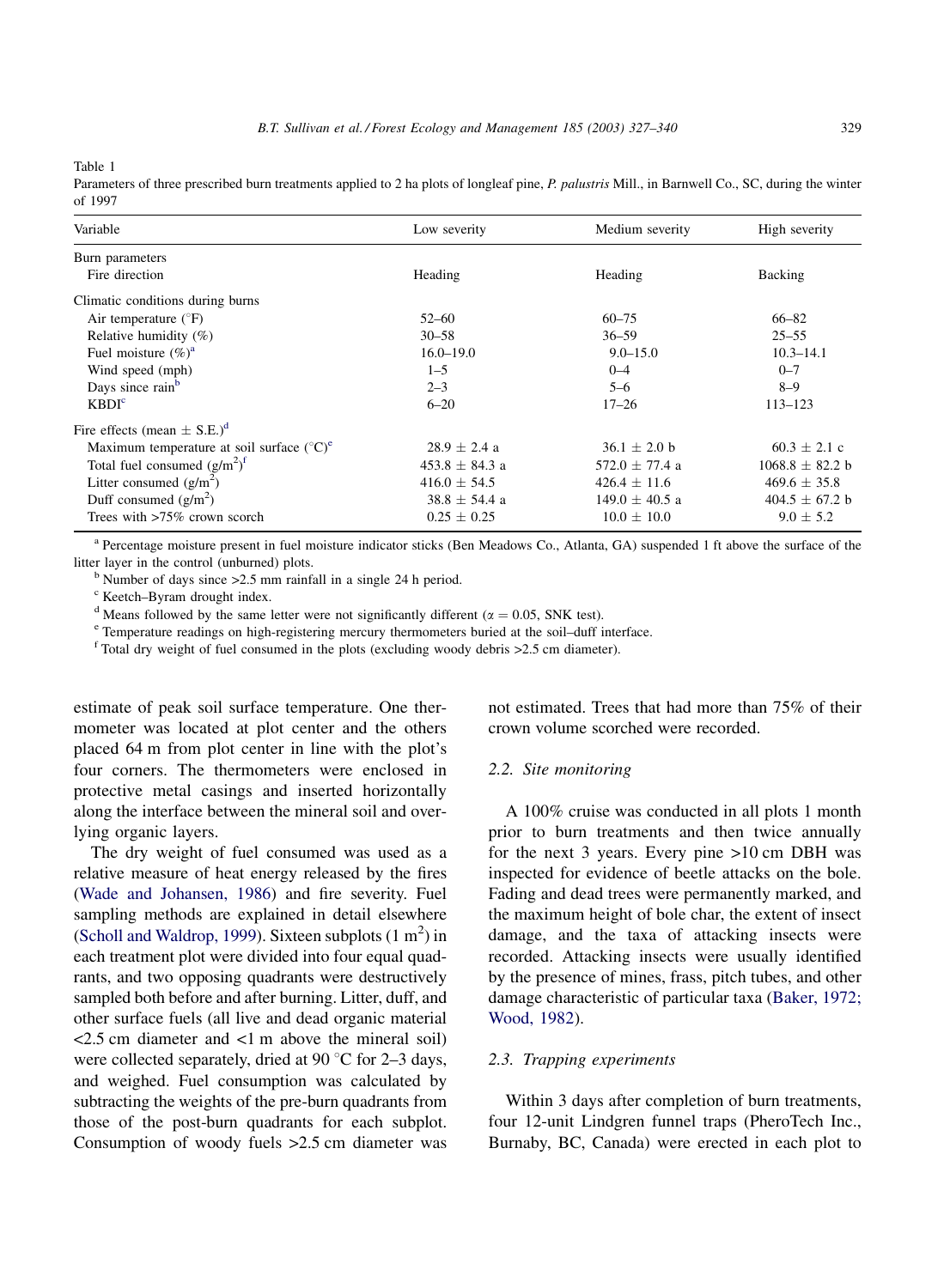monitor activity of conifer-infesting beetles. Traps were positioned 30 m from plot center and arranged in a square. All traps were suspended  $>2$  m from the nearest tree and with the trap bottom 5–20 cm above the ground. Trap baits consisted of a capped 60 ml Nalgene<sup>TM</sup> narrow-mouth HDPE bottle with 30 ml turpentine (Sunnyside<sup>TM</sup> gum spirits of turpentine, Wheeling, Ill.) and a  $7 \text{ cm} \times 8 \text{ cm}$  sealed LDPE bag with 10–15 ml 95% ethanol. Turpentine and ethanol are attractive to a diversity of conifer-infesting beetles, including D. terebrans ([Phillips et al., 1988; Chenier](#page-13-0) [and Philogene, 1989](#page-13-0)). Both bait containers released their contents at a rate of  $20 \pm 6$  mg per day when suspended in a fume hood at  $23 \pm 3$  °C. This relatively low release rate reduced the risk of attracting insects from outside the plots while generally assuring catch numbers adequate for statistical analyses. In each trap, the baits were suspended adjacent to one another inside the fourth-lowest funnel.

A 3:1 mixture of water and propylene glycol in the trap collection cups slowed the decomposition of trapped insects. Catch was retrieved approximately biweekly in spring and summer and monthly in late fall and winter. Insects were preserved in 70% ethanol and identified using available keys and reference collections [\(Wood, 1982; Borror et al., 1989\)](#page-13-0). Voucher specimens were deposited with the Natural History Museum of the University of Georgia, Athens, GA.

## 2.4. Statistical analyses

Mean values for each plot were calculated for fuel consumption, temperature, and trap catch. Statistical analyses were conducted using a 2-way analysis of variance (ANOVA) with burn treatment and block as the two factors [\(SPSS, 1997\)](#page-13-0). All-pairwise comparisons were performed with the Student–Newman– Keuls (SNK) procedure ( $\alpha = 0.05$ ). Trap catches during the first (13 March–30 September 1997) and second (9 March–24 September 1998) years following the burns were pooled and analyzed separately. Trap catch data were transformed with the formula  $log_{10}(X + a constant)$ . Correlations between trap catch and fuel consumption within each plot  $(n = 16)$  were identified with Spearman's rank order correlation, and the relationship between soil temperature, tree mortality, and fuel consumption was analyzed with linear regression [\(SPSS, 1997\)](#page-13-0).

## 3. Results

The three different burn regimes resulted in significantly different amounts of fuel consumption  $(F_{2,6} = 15.2, P = 0.004)$  and heating to the ground surface ( $F_{2,6} = 64.7, P < 0.001$ ). Maximum temperatures registered at the soil–duff interface in the high severity burns were significantly higher than those in either the low or medium severity burn treatments  $(P < 0.001$ , [Table 1](#page-2-0)), and maximum temperatures in the medium severity burn plots were higher than those in the low severity burns ( $P = 0.022$ ). Maximum soil temperature showed a strong positive correlation with fuel consumption ([Fig. 1a](#page-4-0)). Significantly greater amounts of fuel were consumed in the high severity burn plots than in either the low or medium severity burn treatments ( $P = 0.005$  and 0.006, respectively, [Table 1](#page-2-0)), which did not differ from one another  $(P = 0.36)$ . Consumption of the duff layer in the high severity burns was 3–10 times greater than in the other two treatments  $(F_{2,6} = 8.49, P = 0.018)$ , and duff accounted for most of the additional fuel consumed in the high severity burns ([Table 1](#page-2-0)). Forest litter was largely or completely consumed in all burned plots regardless of treatment severity, hence litter consumption did not differ significantly among the burns  $(F_{2,6} = 0.90, P = 0.454).$ 

In general, visible evidence of fire damage to the trees was light. Relatively little crown scorch occurred, and 71 of 77 trees with greater than 75% crown scorch were still alive at the end of the 3-year study. Mean height of bole char on trees that subsequently died in the burn plots was 1.9 m (S.E.  $= 0.13$ ), and only seven of these trees (5%) had bole char above 5 m.

Mortality was observed predominantly during the second and third years after the burns, and very little occurred in the first post-burn growing season (i.e., 1997). The period of greatest mortality occurred between July 1998 and May 1999. During this 10-month interval, nearly twice as many trees died in the burn treatment plots (74) as had died during the first 16 months following the burns (38). By the second year post-burn and continuing to the end of the study, cumulative tree mortality reflected treatment severity, with the least mortality occurring in the control plots and the highest in the high severity burn plots ([Fig. 2\)](#page-4-0). Mortality differences among the treatments were marginally significant ( $F_{3,9} = 3.68$ ,  $P = 0.056$ ) at the end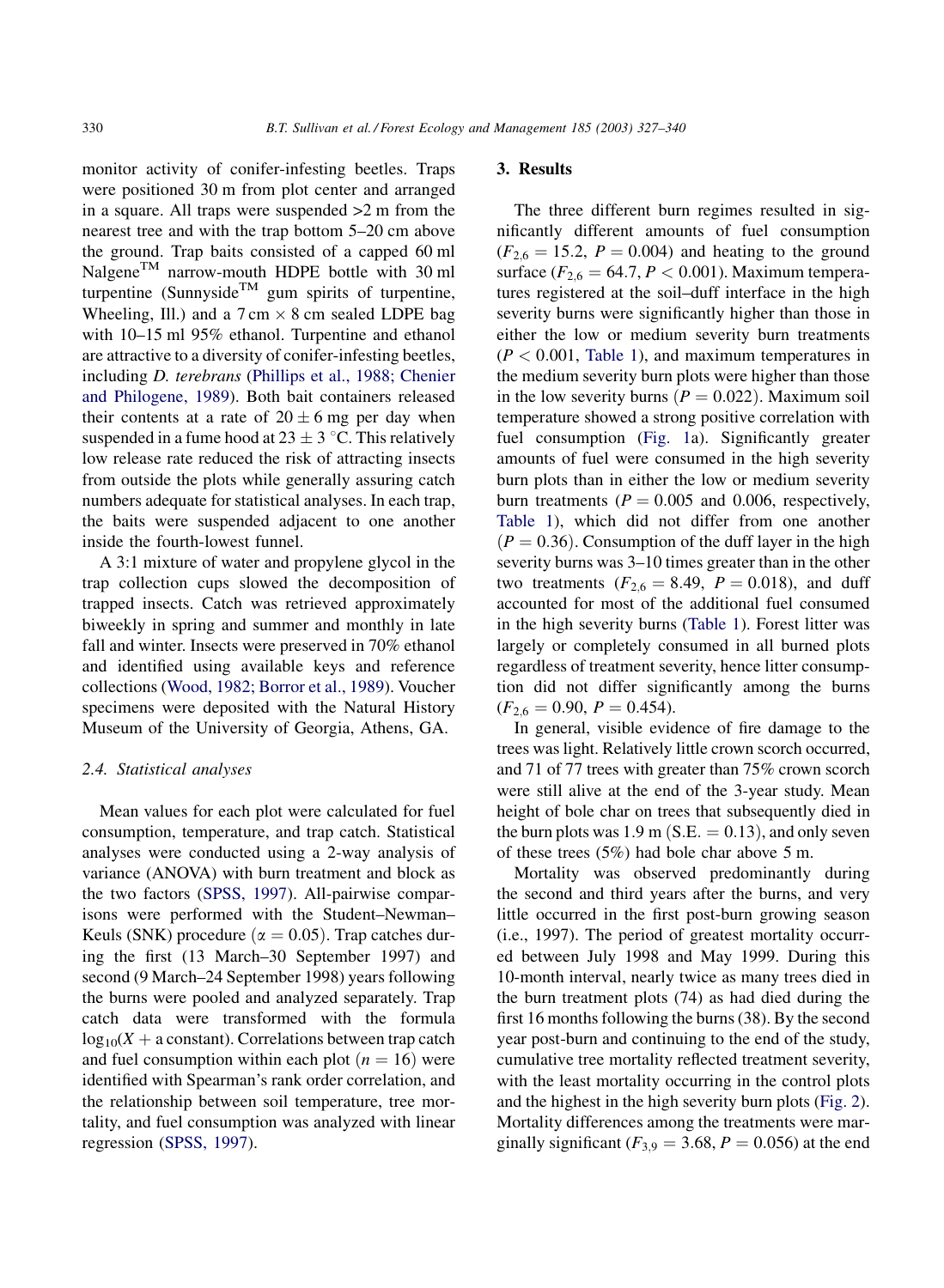<span id="page-4-0"></span>

Fig. 1. Linear regressions of maximum soil surface temperatures (a), and accumulated mortality of trees 44 months after the burns (b), regressed against consumption of all fuels <2 cm diameter. Data points represent mean measurements from each of sixteen 2 ha study plots.

of the study, with approximately 5% of trees in the high severity burn plots and 1% in unburned plots dying. Tree mortality in individual plots correlated positively with the total weight of fuel consumed (Fig. 1b).

Nearly all trees killed during the study had evidence of bark beetle attacks, with 88% containing galleries indicative of Ips spp., especially Ips calligraphus (Germar). In addition, evidence of D. terebrans, ambrosia beetles (Scolytidae, Platypodidae), and wood borers (Buprestidae, Cerambycidae) was observed in 50, 76, and 81%, respectively, of dead or dying trees. Attacks by D. terebrans also were commonly found on otherwise apparently healthy trees (102 cases). Often these



Fig. 2. Cumulative mortality of trees 44 months after burns within 2 ha plots of longleaf pine, P. palustris. Bars show the standard error of the mean. Plots were subjected to prescribed burns of one of the three different levels of severity or were left unburned.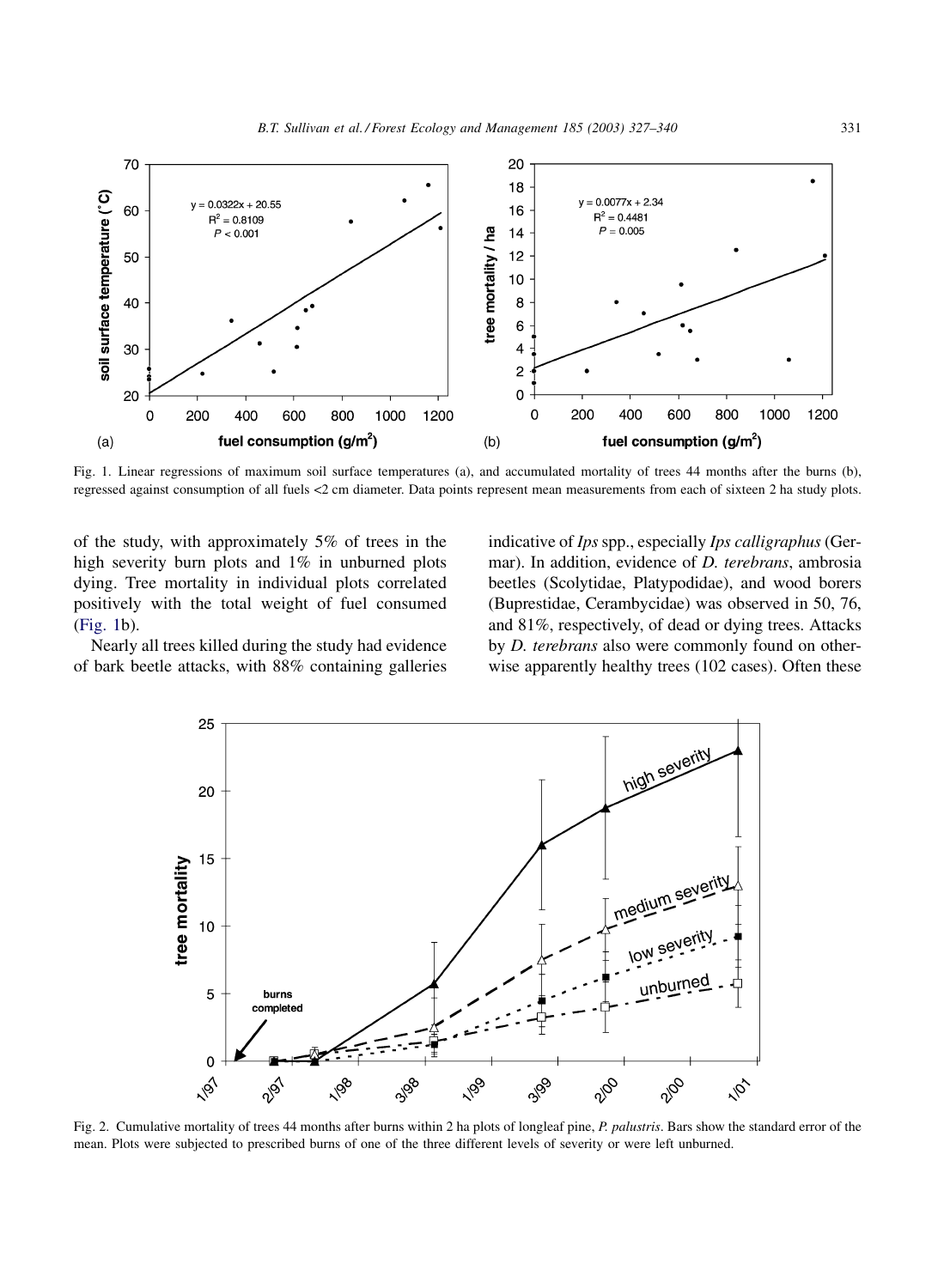<span id="page-5-0"></span>trees contained ambrosia beetle infestations at or near the root collar. Forty-six percent of green, D. terebransattacked trees died before the end of the study.

Eight taxa (six species and two families) of beetles which infest the roots and stems of pine were trapped in numbers adequate for statistical analyses. These included five species of Scolytidae (D. terebrans, Hylastes salebrosus Eichhoff, H. tenuis Eichoff, Ips grandicollis(Eichhoff), and Xyleborus pubescens Zimmermann), one species of Curculionidae (Pachylobius picivorus (Germar)), and the families Buprestidae and Cerambycidae. Since buprestids and cerambycids were generally not identified to species, a portion of those captured in our traps may have been associated with hardwoods and other non-coniferous hosts. However, the buprestid trapped most frequently was a pine specialist, Chalcophora virginiensis (Drury). Fewer than ten individuals each of three important pine bark beetles native to the region, Ips avulsus (Eichhoff), I. calligraphus (Germar), and D. frontalis Zimmermann, were trapped, hence these were excluded from analyses. The pales weevil, Hylobius pales (Herbst), was also trapped in low numbers.

Trap captures of five beetle taxa increased in response to burning. In the first year post-burn, X. pubescens, H. salebrosus, H. tenuis, P. picivorus, and buprestids were trapped in the high and medium severity burns in numbers two to seven times greater than

controls [\(Fig. 3a](#page-6-0)–e; Table 2). These differences were statistically significant for X. pubescens ( $F_{3,9} = 8.41$ ,  $P = 0.006$ , H. tenuis ( $F_{3,9} = 4.70$ ,  $P = 0.031$ ), and buprestids  $(F_{3,9} = 5.51, P = 0.020)$ . For *P. picivorus*  $(F_{3,9} = 5.98, P = 0.016)$ , only traps in the high severity burn plots caught significantly more than the controls, while treatment discrimination by H. salebrosus merely approached significance  $(F_{3,9} = 3.07, P = 0.083)$ . Catches of all five taxa during the first year post-burn exhibited a significant, positive correlation with fuel consumption ([Table 3](#page-9-0)). The Spearman's rank order correlation coefficient for these relationships ranged between 0.604 and 0.704. No significant correlations between insect capture and fuel consumption were observed for any taxon during the second year postburn. The flight period for all five responding taxa was largely confined to April–June, and trap catches in the first year post-burn were typically higher than the second [\(Fig. 3a](#page-6-0)–e).

Cerambycid borers did not exhibit a significant response to treatment (Tables 2 and 3), however, they resembled the responding taxa discussed above in that their trap captures were concentrated in the spring months and occurred in consistently greater numbers in the first year post-burn than the second ([Fig. 3f](#page-6-0)).

Trap captures of the bark beetles D. terebrans and I. grandicollis were not strongly influenced by burn treatment during either the first or second year post-burn

Table 2

Mean numbers  $(\pm S.E.)^a$  of insects captured per trap per week during the first and second years following prescribed burning at three different levels of fire severity

| Insect taxon                | Burn severity                        |                                       |                                      |                                    |                                    |                                |                                |                                |
|-----------------------------|--------------------------------------|---------------------------------------|--------------------------------------|------------------------------------|------------------------------------|--------------------------------|--------------------------------|--------------------------------|
|                             | First year post-burn <sup>b</sup>    |                                       |                                      |                                    | Second year post-burn <sup>c</sup> |                                |                                |                                |
|                             | Unburned                             | Low                                   | Medium                               | High                               | Unburned                           | Low                            | Medium                         | High                           |
| Scolytidae                  |                                      |                                       |                                      |                                    |                                    |                                |                                |                                |
| D. terebrans                | $0.18 \pm 0.04$                      | $0.19 \pm 0.03$                       | $0.25 \pm 0.02$                      | $0.29 + 0.09$                      | $0.23 + 0.03$                      | $0.32 \pm 0.07$                | $0.29 + 0.05$                  | $0.37 + 0.08$                  |
| H. salebrosus               | $1.42 + 0.24$                        | $2.24 \pm 0.69$                       | $3.99 \pm 1.46$                      | $6.08 \pm 2.94$                    | $1.03 + 0.57$                      | $0.61 + 0.09$                  | $1.02 + 0.37$                  | $0.90 + 0.06$                  |
| H. tenuis                   | $0.20 \pm 0.04$ a                    | $0.79 + 0.38$ ab                      | $1.37 + 0.41$ h                      | $1.24 + 0.66$ b                    | $0.21 + 0.06$                      | $0.16 + 0.02$                  | $0.14 + 0.01$                  | $0.19 + 0.02$                  |
| I. grandicollis             | $1.21 + 0.22$                        | $1.41 \pm 0.15$                       | $1.16 + 0.12$                        | $1.17 + 0.24$                      | $2.06 + 0.52$                      | $1.92 + 0.38$                  | $1.76 + 0.24$                  | $1.76 + 0.33$                  |
| X. pubescens                | $14.94 \pm 2.88$ a                   | $22.75 \pm 4.76$ ab                   | $29.72 \pm 5.25$ b                   | $45.99 + 15.30$ b                  | $6.51 + 2.28$                      | $6.32 + 1.43$                  | $6.08 + 1.29$                  | $8.26 + 1.19$                  |
| Curculionidae               |                                      |                                       |                                      |                                    |                                    |                                |                                |                                |
| P. picivorus                | $0.13 \pm 0.01$ a                    | $0.12 \pm 0.04$ a                     | $0.23 \pm 0.03$ ab                   | $0.31 + 0.03$ b                    | $0.16 + 0.04$                      | $0.13 + 0.02$                  | $0.11 + 0.03$                  | $0.18 \pm 0.02$                |
| Buprestidae<br>Cerambycidae | $0.08 \pm 0.01$ a<br>$0.11 \pm 0.02$ | $0.11 \pm 0.02$ ab<br>$0.12 \pm 0.05$ | $0.19 \pm 0.03$ b<br>$0.16 \pm 0.03$ | $0.19 + 0.04$ b<br>$0.18 \pm 0.03$ | $0.08 + 0.02$<br>$0.06 + 0.02$     | $0.07 + 0.01$<br>$0.07 + 0.02$ | $0.09 + 0.04$<br>$0.08 + 0.02$ | $0.08 + 0.02$<br>$0.05 + 0.02$ |

<sup>a</sup> Means followed by the same letter were not significantly different (SNK test,  $\alpha = 0.05$ ). b Traps collected on 13 March–30 September 1997.

<sup>c</sup> Traps collected on 9 March–24 September 1998.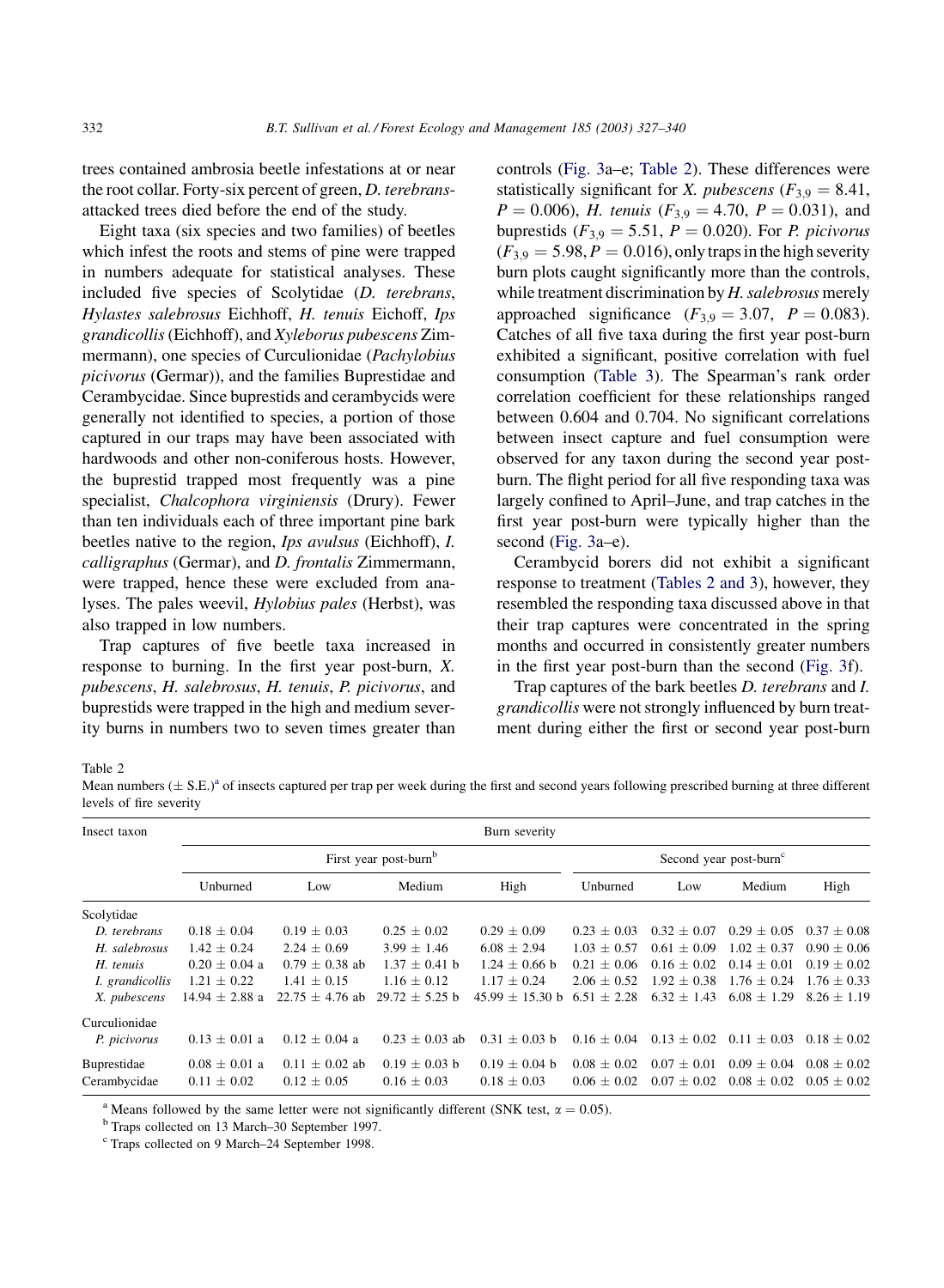<span id="page-6-0"></span>

Fig. 3. Mean numbers of pine-infesting insects trapped per week in turpentine/ethanol-baited funnel traps in 2 ha plots of longleaf pine during the first 20 months following prescribed burning treatments. Plots were burned at one of the three different severities or were left unburned. Insect taxa trapped in significant numbers included the ambrosia beetle X. pubescens (a), the root beetles H. salebrosus (b) and H. tenuis (c), the reproduction weevil P. picivorus (d), wood borers in the families Buprestidae (e) and Cerambycidae (f), the black turpentine beetle D. terebrans (g), and the southern pine engraver I. grandicollis (h).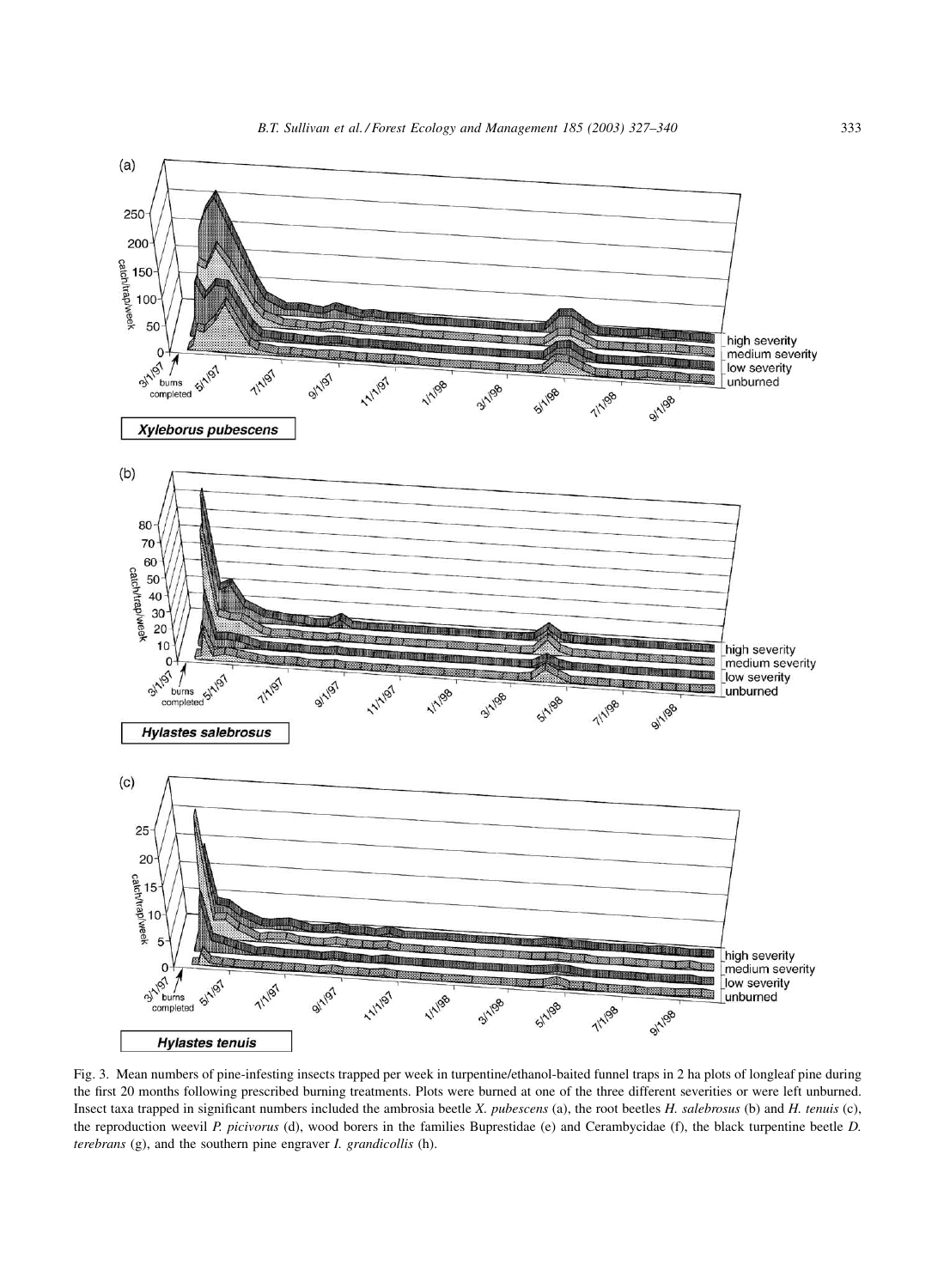

Fig. 3. (Continued )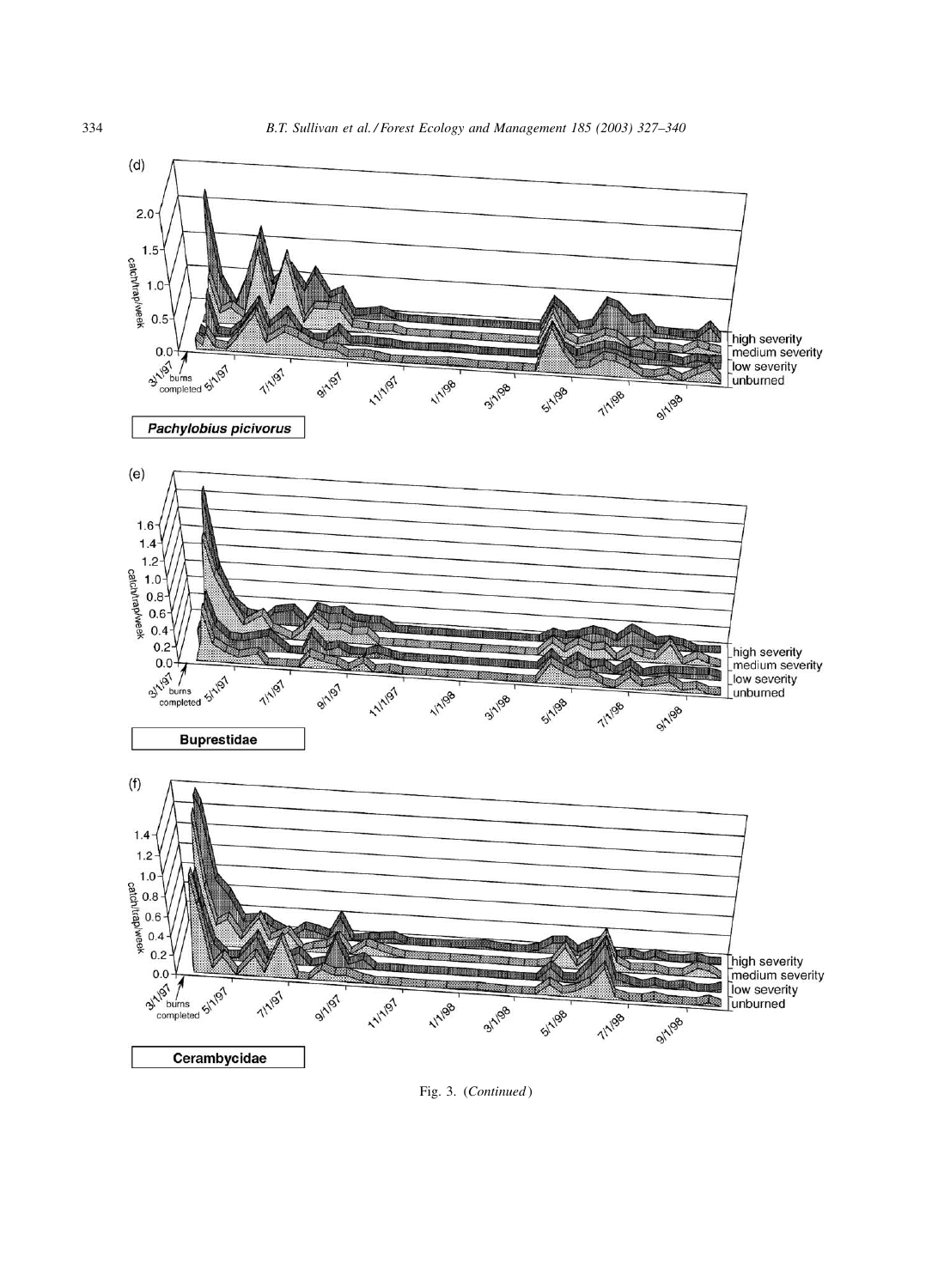

Fig. 3. (Continued ).

 $(F_{3,9} = 0.13 - 1.60, P = 0.26 - 0.94,$  [Table 2\)](#page-5-0). Likewise, no significant correlations between fuel consumption and trap captures were observed for these species during either the first or second year post-burn ([Table 3\)](#page-9-0). The flight period for both species extended from March to October, and captures in the second year post-burn were typically higher than in the first [\(Fig. 3g](#page-6-0) and h).

## 4. Discussion

Fire's role in tree mortality. Relatively low-intensity prescribed fires caused significant mortality to mature longleaf pines, and the amount of this mortality was directly correlated with soil heating and the

consumption of surface fuels. Longleaf mortality following prescribed fire is not uncommon ([Boyer,](#page-11-0) [1983, 1990\)](#page-11-0). However, post-fire mortality in our study was somewhat atypical in that most occurred 2 and 3 years after the burns and very little occurred in the first year. Trees receiving lethal levels of heat injury commonly die within a year, the period in which the bulk of mortality typically occurs following wildfires [\(Hare, 1961; Dixon et al., 1984; Wade](#page-12-0) [and Johansen, 1986; Rasmussen et al., 1996; Hanula](#page-12-0) [et al., 2002\)](#page-12-0). According to published criteria for predicting post-fire mortality of southern pines on the basis of crown scorch and bole char height, mortality in our plots should have been light or non-existent [\(Ferguson, 1955; Mann and Gunter,](#page-12-0) [1960; Storey and Merkel, 1960; Wade and Ward,](#page-12-0)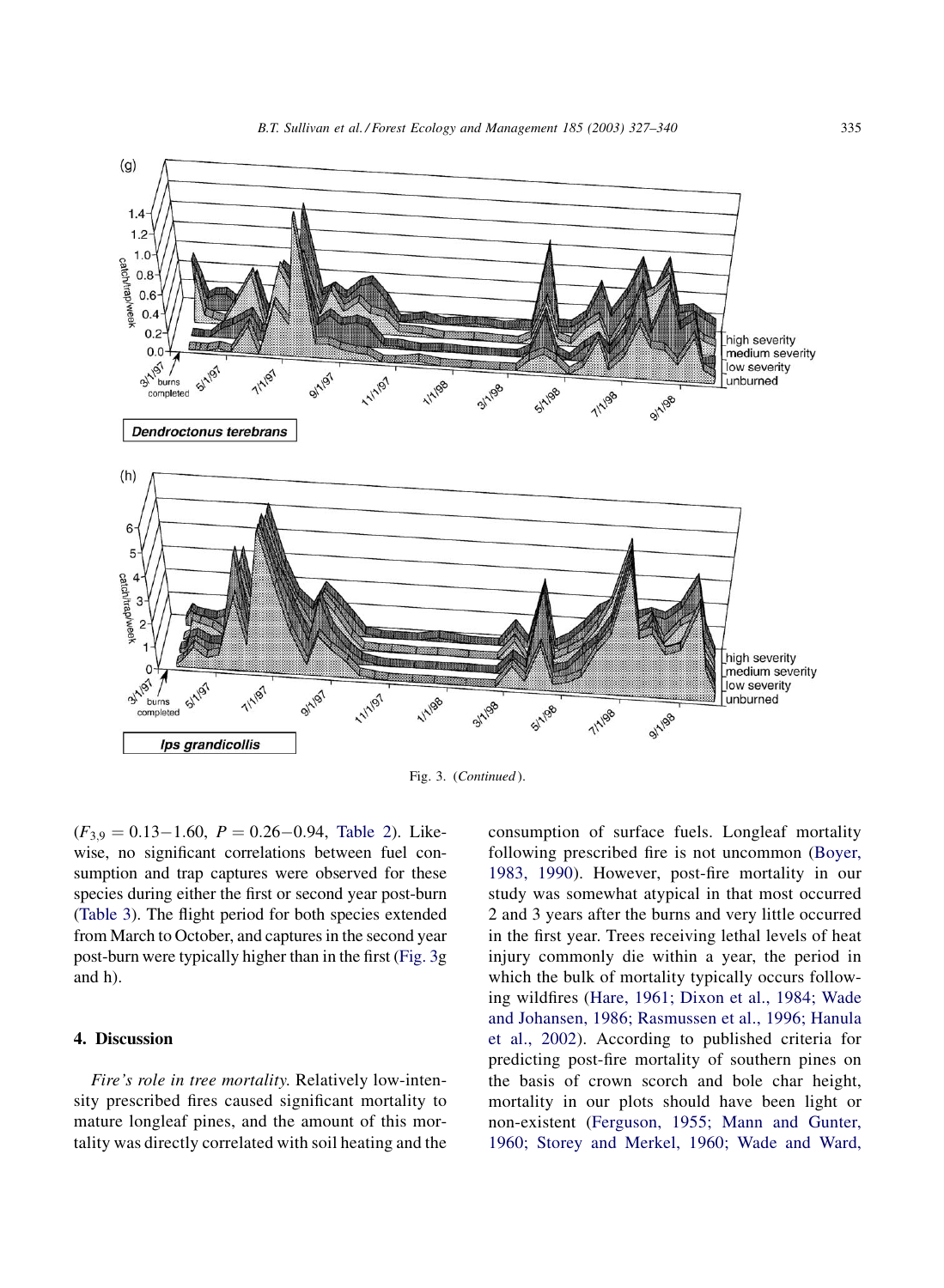<span id="page-9-0"></span>Table 3

Spearman's rank order correlation between dry weight of fuel consumed during prescribed burns and insect trap catch during the first and second years following burns

| Insect taxon       | First year<br>post-burn <sup>a</sup> |                    | Second year<br>post-burn <sup>b</sup> |       |  |
|--------------------|--------------------------------------|--------------------|---------------------------------------|-------|--|
|                    | Correlation<br>coefficient           | P-value            | Correlation P-value<br>coefficient    |       |  |
| Scolytidae         |                                      |                    |                                       |       |  |
| D. terebrans       | 0.329                                | 0.207              | 0.484                                 | 0.055 |  |
| H salebrosus       | 0.604                                | $0.013^{\circ}$    | 0.484                                 | 0.055 |  |
| H tenuis           | 0.687                                | 0.003 <sup>c</sup> | 0.232                                 | 0.378 |  |
| I. grandicollis    | $-0.040$                             | 0.874              | $-0.095$                              | 0.721 |  |
| X. pubescens       | 0.625                                | 0.009 <sup>c</sup> | 0.324                                 | 0.215 |  |
| Curculionidae      |                                      |                    |                                       |       |  |
| P. picivorus       | 0.640                                | 0.007 <sup>c</sup> | 0.146                                 | 0.578 |  |
| <b>Buprestidae</b> | 0.704                                | 0.002 <sup>c</sup> | $-0.046$                              | 0.856 |  |
| Cerambycidae       | 0.485                                | 0.055              | $-0.140$                              | 0.594 |  |

<sup>a</sup> Traps collected on 13 March–30 September 1997. <sup>b</sup> Traps collected on 9 March–24 September 1998.

<sup>c</sup> A significant positive correlation existed between fuel consumption and trap catch ( $\alpha = 0.05$ ).

[1975\)](#page-12-0). However, temperatures recorded at the surface of the mineral soil in the high severity burn treatments exceeded those necessary to kill fine roots ([Hare, 1961; Ursic, 1961\)](#page-12-0), and histological examinations revealed extensive heat damage to fine surface roots in these sites ([Otrosina et al., 2002\)](#page-13-0). Extensive pine mortality following ground fires has been attributed to destruction of feeder roots in the duff or near the soil surface [\(Wade and Johansen, 1986; Swezy](#page-13-0) [and Agee, 1990\)](#page-13-0). Heat-damage to fine roots also might have indirectly caused mortality in our sites by weakening trees and rendering them more susceptible to biotic mortality agents.

The precise role of bark beetles in causing tree mortality within our burned plots is uncertain. Evidence of infestation by D. terebrans and/or Ips spp. beetles was present in nearly all trees with fading or dead crowns, however, these species are known to attack and reproduce in trees killed or severely weakened by other agents, and, in the case of D. terebrans, can infest trees without killing them [\(Thatcher, 1960;](#page-13-0) [Coulson and Witter, 1984](#page-13-0)). These beetles can be primary mortality agents only when their densities are adequately high. Following wildfires, bark beetles can sometimes accumulate in severely injured or fire-killed trees, resulting in populations capable of killing adjacent, healthy trees [\(Furniss, 1965; Ras](#page-12-0)[mussen et al., 1996](#page-12-0)). However, the slow accumulation of mortality within our burn plots and its rarity in the first year post-burn did not suggest such a scenario.

The fire-associated mortality may have been related to a high incidence of root disease in the study plots. The experiment site had a high hazard rating for Heterobasidion annosum (Fr.) root rot [\(Alexander](#page-11-0) [and Anderson, 1985](#page-11-0)), and a high percentage of longleaf pine roots within the experimental plots were infected with H. annosum as well as various Leptographium spp. fungi of uncertain pathogenicity [\(Otro](#page-13-0)[sina et al., 2002](#page-13-0)). Mortality in the burned plots typically occurred in gradually expanding pockets, a common sign of both H. annosum infection and decline syndromes associated with some Leptographium spp. ([Robbins, 1984; Cobb, 1988; Klepzig et al.,](#page-13-0) [1991; Otrosina et al., 1999\)](#page-13-0). Root diseases are known to increase tree susceptibility to bark beetle infestation ([Cobb et al., 1974; Alexander et al., 1980; Goheen and](#page-12-0) [Cobb, 1980; Livingston et al., 1983](#page-12-0)). While the relationship specifically between prescribed burning and the pathogenesis of H. annosum and other root fungi is largely unstudied, a variety of forest disturbances associated with root injury are known to increase infection by root diseases [\(Harrington et al., 1983;](#page-12-0) [Robbins, 1984; Cobb, 1988\)](#page-12-0). Root fungi could have opportunistically infected trees in the higher-severity burn plots through damaged roots and other fireproduced injuries ([Geiszler et al., 1980, 1984; Gara](#page-12-0) [et al., 1986](#page-12-0)). It is also possible that established, latent infections were able to rapidly spread within and among host trees because of fire-induced stress [\(Otro](#page-13-0)[sina et al., 2002](#page-13-0)). Significantly, the typical interval between stand disturbance/tree injury and the appearance  $H$ . annosum symptoms and mortality (i.e.,  $1-2$ years) coincided with the delay observed in the present study between burning and the bulk of the observed mortality [\(Hodges, 1970; Robbins, 1984\)](#page-12-0). If mortality of longleaf pine following prescribed fire can be attributed in part to root disease, then the consequences of burning may be greatly influenced by local hazard conditions for specific pathogens.

Burn-induced attraction. Our data provide strong evidence that certain pine-infesting beetles are attracted to longleaf pine stands treated with prescribed fire and indicate that stand attractiveness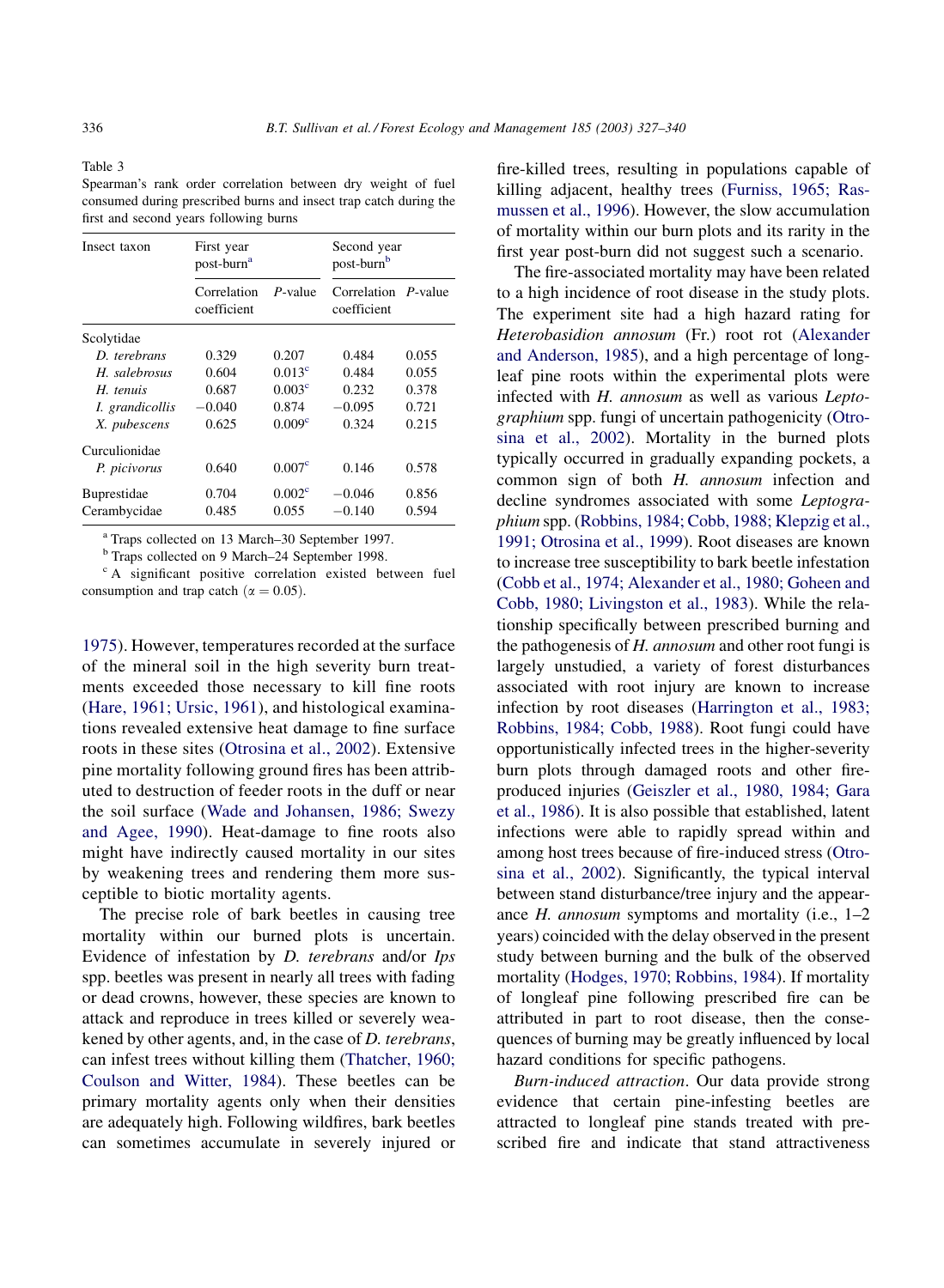increases with greater fire severity. Treatment discrimination, as reflected by trap catch, initially appeared (and often peaked) 2–3 weeks after burn completion. This interval would not have been adequate for an increase in the local population of these insects in firekilled or injured trees. The precise generation times for most of the attracted species is not known, however, P. picivorus require 2–3 months to complete one generation ([Speers, 1974; Godbee and Franklin, 1976\)](#page-13-0), Hylastes spp. can require 2 months to 1 year [\(Zethner-](#page-13-0)[Moller and Rudinsky, 1967; Milligan, 1978; Klepzig,](#page-13-0) [1994](#page-13-0)), Xyleborus spp. typically require 3–11 weeks ([Solomon, 1995\)](#page-13-0), and buprestid generation times are typically several months to several years ([Baker, 1972;](#page-11-0) [Solomon, 1995\)](#page-11-0). Hence, the greater numbers of these insects trapped in the burned plots in the first week following burning were not the products of greater reproduction within the plots themselves, rather, they must have immigrated from the surrounding forest.

None of the beetle taxa attracted to the burns are generally considered important pests of mature pines. All are obligate tree scavengers and are normally restricted to breeding in hosts that are severely weakened or dying [\(Baker, 1972; Coulson and Witter,](#page-11-0) [1984](#page-11-0)). However, they differ from one another in specializing on different host tissues. P. picivorus, and Hylastes spp. reproduce in the roots and root collar, the ambrosia beetle X. pubescens infests the sapwood of the trunk and root collar, while buprestids infest both the phloem and wood of the trunk [\(Blackman, 1941;](#page-11-0) [Franklin and Taylor, 1970; Baker, 1972; Wood, 1982\)](#page-11-0). Attraction to burned areas is a behavior which likely benefits these beetles by permitting the rapid location and exploitation of host resources rendered susceptible by fire injury. Evidence of such rapid exploitation of fire-generated resources was present in the high severity burn plots. During the first week months post-burn, dissection of young pine regeneration killed or seriously injured by the burns revealed infestation by H. tenuis, P. picivorus, and X. pubescens.

The absence of significant tree mortality during the period when these beetles were attracted into the burns (i.e., the first year post-burn) supports the contention that these secondary beetles inflicted no immediately lethal damage to mature trees. However, some of the burn-attracted species trapped in or near the burned stands, particularly Hylastes spp. and P. picivorus, were found to be carrying spores of possibly pathogenic

Leptographium fungi (B.T. Sullivan and W.J. Otrosina, unpublished data). Hylastes beetles and root-infesting weevils are known to vector several species of Leptographium fungi and have been implicated in the proliferation of some disease syndromes of pines ([Lewis](#page-13-0) [and Alexander, 1986; Witcosky et al., 1986; Harring](#page-13-0)[ton, 1988; Nevill and Alexander, 1992; Klepzig et al.,](#page-13-0) [1995](#page-13-0)). In longleaf stands near our study site, increasing degrees of crown thinning and discoloration were associated with greater prevalence of Leptographium spp. infection and beetle damage to roots ([Otrosina](#page-13-0) [et al., 1999\)](#page-13-0). The authors observed resinosis in association with both fungal infection and beetle galleries in roots of symptomatic trees, and they suggested that these organisms could be contributing directly to tree decline.

Our trapping experiment did not indicate that prescribed fires attract aggressive, potentially tree-killing bark beetles into stands. Two significant pests of pines in the South, the bark beetles D. terebrans and I. grandicollis, were not attracted to the burned plots. These relatively aggressive beetles can attack and breed in the phloem of healthy trees in addition to attacking and reproducing in dying or severely weakened trees [\(Thatcher, 1960; Smith and Lee, 1972;](#page-13-0) [Connor and Wilkinson, 1983](#page-13-0)). In contrast, similarly aggressive bark beetle species, I. pini (Say) and D. valens LeConte, are attracted to stands of red and ponderosa pine, respectively, following prescribed burns (Chris Niwa, personal communication; [Santoro](#page-13-0) [et al., 2001\)](#page-13-0).

It is possible that some potentially important coniferophagous beetles were attracted into our burn plots but not detected with our traps, since both the particular bait and style of trap used in our study likely influenced the range of species captured. For example, two economically important bark beetles, I. avulsus and I. calligraphus, were trapped in insignificant numbers despite their apparent abundance in freshly killed trees. Neither of these species is attracted to ethanol and turpentine [\(Smith et al., 1993](#page-13-0)). One should not assume that our trapping results reflected the true relative proportions among different insect taxa in the stands.

A variety of cues may have mediated insect attraction to the burn plots. Physical and chemical products of combustion, such as heat, smoke, and the odors of charred plant material are attractive to some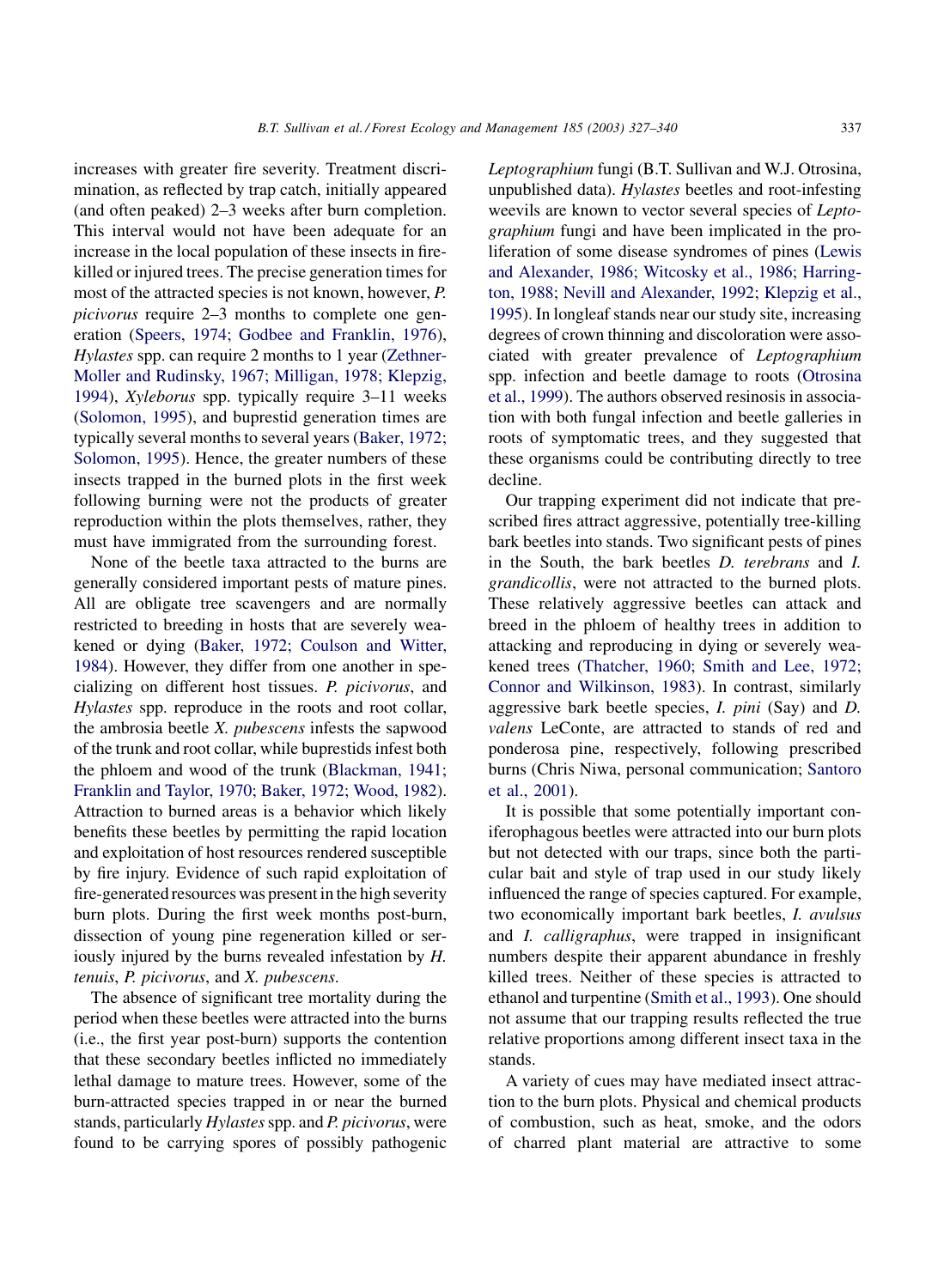<span id="page-11-0"></span>fire-associated forest insects ([Kessel, 1960; Evans,](#page-12-0) [1964; Schmitz et al., 1997; Suckling et al., 2001\)](#page-12-0). However, these cues would generally have reached their maximum intensity during or immediately after the burns, and thus would have preceded peak attraction for all insects by several weeks. Alternatively, volatile chemicals emitted by pines and other vegetation in response to fire-related heat stress and damage might have been the attractants. The volatile terpenoid components of resin, either alone or with ethanol, are known attractants for three beetle species, H. salebrosus, P. picivorus, and X. pubescens, that responded to the burned plots [\(Phillips et al., 1988; Phillips,](#page-13-0) [1990; Hunt and Raffa, 1989](#page-13-0)). The more severely charred pine boles exuded resin droplets through the bark, and open bark wounds from thinning operations or fusiform rust (Cronartium quercuum f. sp. fusiforme) infections ignited, resulting in resin flows that persisted for several weeks. In addition, ethanol is produced by plants in response to stress ([Kimmerer and Kozlowski, 1982](#page-12-0)) and was likely released by heat-injured trees and other vegetation. Ethanol concentrations in ponderosa pine stems following wildfire are directly related to the severity of crown damage [\(Kelsey and Gladwin, 2002\)](#page-12-0). However, two beetle species known to be attracted to turpentine and/or ethanol, D. terebrans, and I. grandicollis[\(Fatzinger, 1985; Fatzinger et al., 1987; Chenier](#page-12-0) [and Philogene, 1989\)](#page-12-0), showed no preference for the burned plots.

Our study demonstrated that dormant-season heading fires performed under moisture conditions that prevent fire penetration into the duff layers can permit the near complete elimination of litter fuels while enhancing the long-term survival of longleaf pines. The reproducibility of our findings will very likely depend upon both site characteristics and burn season, and further research is needed to determine whether burn regimes that minimize longleaf mortality adequately address other burn objectives, such as elimination of hardwoods.

## Acknowledgements

We thank the members of the fire crew at the Forest Service-Savannah River, especially Ron Shurney, Dan Shea, and Eric Scholl, for their outstanding efforts in conducting the burns and collecting fuel and other burn-related data. We also thank John Blake for initiating, overseeing, and coordinating this project for the US Forest Service. Tom Atkinson graciously provided identifications of Scolytids. Technical assistance was provided by Richard Garland, Elizabeth Skillen, Jay Smith, Katja Seltmann, Melissa McNeely, and others. Jim Hanula, Chris Niwa, and Kier Klepzig provided helpful comments on the original manuscript. Funding was provided by the Department of Energy-Savannah River Operations Office through the US Forest Service Savannah River under Interagency Agreement DE-IA09-00SR22188.

## References

- Alexander, S.A., Anderson, R.L., 1985. How to identify and control annosus root rot in the south. USDA Forest Service Southern Region Forestry Bulletin R8-FB/P 19, Atlanta, GA.
- Alexander, S.A., Skelly, J.M., Webb, R.S., Bardinelli, T.R., Bradford, B., 1980. Association of Heterobasidion assosum and the southern pine beetle on loblolly pine. Phytopathology 70, 510–513.
- Baker, W.L., 1972. Eastern Forest Insects. USDA Forest Service Miscellaneous Publication No. 1175, 642 pp.
- Barnett, J.P., 1992. The South's longleaf pine: it can rise again! Forests and People 42, 14–17.
- Barnett, J.P., 1999. Longleaf pine ecosystem restoration: the role of fire. J. Sustain. For. 9, 89–96.
- Blackman, M.W., 1941. Bark Beetles of the Genus Hylastes Erichson in North America. USDA Miscellaneous Publication No. 417, Washington, DC, 27 pp.
- Borror, D.J., Triplehorn, C.A., Johnson, N.F., 1989. An Introduction to the Study of Insects, 6th ed. Harcourt Brace Jovanovich College Publishers, New York, 875 pp.
- Boyer, W.D., 1983. Growth of longleaf pine as affected by biennial burns plus chemical or mechanical treatments for competition control. In: Jones, E.P. (Ed.), Proceedings of the Second Biennial Southern Silvicultural Research Conference. USDA Forest Service Southeastern Forest Experiment Station General Technical Report SE-24, pp. 62–65.
- Boyer, W.D., 1990. Growing-season burns for control of hardwoods in longleaf pine stands. USDA Forest Service Southern Research Station Research Paper SO-256, New Orleans, LA, 7 pp.
- Bruce, D., 1947. Thrity-two years of annual burning in longleaf pine. J. For. 45, 809–814.
- Burns, R.M., Honkala, B.H., 1990. Silvics of North America, vol. 1, Conifers. USDA Forest Service Agriculture Handbook 654. Washington DC, pp. 405–412.
- Chenier, J.V.R., Philogene, B.J.R., 1989. Field responses of certain forest Coleoptera to conifer monoterpenes and ethanol. J. Chem. Ecol. 15, 1729–1745.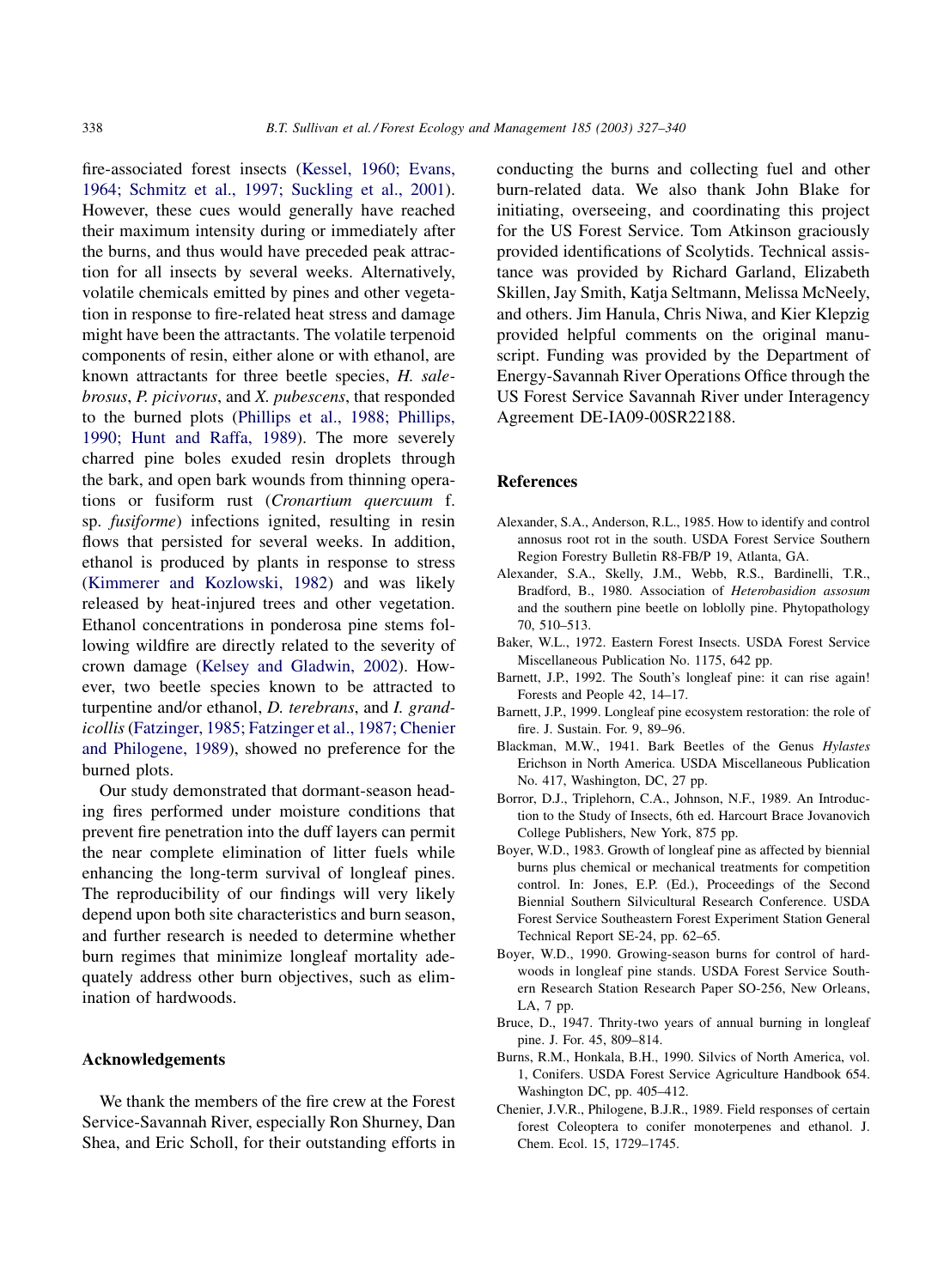- <span id="page-12-0"></span>Cobb Jr., F.W., 1988. Leptographium wageneri, cause of blackstain root disease: a review of is discovery, occurrence and biology with emphasis on pinyon and ponderosa pine. In: Harrington, T.C., Cobb Jr., F.W. (Eds.), Leptographium Root Diseases on Conifers. APS Press, St. Paul, MN, pp. 41–62.
- Cobb Jr., F.W., Parmeter Jr., J.R., Wood, D.L., Stark, R.W., 1974. Root pathogens as agents predisposing ponderosa pine and white fir to bark beetles. In: Kuhlman, E.G. (Ed.), Proceedings of the fourth International Conference on Fomes annosus. IUFRO Section 24: Forest Protection, pp. 8–15.
- Connor, C.D., Wilkinson, R.C., 1983. Ips bark beetles in the South. USDA Forest Service Forest Insect and Disease Leaflet 129, 7 pp.
- Cooper, R.W., 1971. Current use and place of prescribed burning. In: Proceedings of the Prescribed Burning Symposium. USDA Forest Service Southeastern Forest Experiment Station, Asheville, NC, pp. 21–27.
- Cooper, R.W., 1975. Prescribed burning. J. For. 73, 776–780.
- Coulson, R.N., Witter, J.A., 1984. Forest Entomology, 1st ed. Wiley, New York, 669 pp.
- Croker Jr., T.C., Boyer, W.D., 1975. Regenerating longleaf pine naturally. USDA Forest Service Southern Forest Experiment Station Research Paper SO-105, 21 pp.
- Davis, P., 1959. Forest Fire Control and Use. McGraw-Hill, New York.
- Dixon, W.N., Corneil, J.A., Wilkinson, R.C., Foltz, J.L., 1984. Using stem char to predict mortality and insect infestation of fire-damaged slash pines. South. J. Appl. For. 8, 85–88.
- Evans, W.G., 1964. Infra-red receptors in Melanophila acuminata DeGeer. Nature 202, 211.
- Fahnestock, G.R., Hare, R.C., 1964. Heating of tree trunks in surface fires. J. For. 62, 799–805.
- Fatzinger, C.W., 1985. Attraction of the black turpentine beetle (Coleoptera: Scolytidae) and other forest Coleoptera to turpentine-baited traps. Environ. Entomol. 14, 768–775.
- Fatzinger, C.W., Siegfried, B.D., Wilkinson, R.C., Nation, J.L., 1987. Trans-verbenol, turpentine, and ethanol as trap baits for the black turpentine beetle, Dendroctonus terebrans, and other forest coleoptera in North Florida. J. Entomol. Sci. 22, 201–209.
- Ferguson, E.R., 1955. Fire-scorched trees-will they live or die? In: Proceedings of the Fourth Annual Forestry Symposium. Louisiana State University, Baton Rouge, LA, pp. 102–113.
- Fernandez, M.M.F., Costas, J.M.S., 1999. Susceptibility of firedamaged trees (Pinus pinaster and Pinus nigra) to attacks by Ips sexdentatus and Tomicus piniperda (Coleoptera: Scolytidae). Entomologia Generalis 24, 105–114.
- Franklin, R.T., Taylor Jr., J.W., 1970. Biology of Pachylobius picivorus (Coleoptera: Curculionidae) in the Georgia piedmont. Can. Entomol. 102, 962–968.
- Furniss, M.M., 1965. Susceptibility of fire-injured douglas-fir to bark beetle attack in southern Idaho. J. For. 63, 8–11.
- Gara, R.I., Agee, J.K., Littke, W.R., Geiszler, D.R., 1986. Fire wounds and beetle scars. J. For. 84, 47–50.
- Geiszler, D.R., Gara, R.I., Driver, C.H., Gallucci, V.F., Martin, R.E., 1980. Fire, fungi, and beetle influences on a lodgepole pine ecosystem of south-central Oregon. Oecologia 46, 239–243.
- Geiszler, D.R., Gara, R.I., Littke, W.R., 1984. Bark beetle infestations of lodgepole pine following a fire in south central Oregon. J. Appl. Entomol. 98, 389–394.
- Godbee, J.F., Franklin, R.T., 1976. Attraction, attack patterns and seasonal activity of the black turpentine beetle. Ann. Entomol. Soc. Am. 69, 653–655.
- Goheen, D.J., Cobb Jr., F.W., 1980. Infestation of Ceratocystis wageneri-infected ponderosa pines by bark beetles (Coleoptera: Scolytidae) in the central Sierra Nevada. Can. Entomol. 112, 725–730.
- Hanula, J.L., Meeker, J.R., Miller, D.R., Barnard, E.L., 2002. Association of wildfire with tree health and numbers of pine bark beetles, reproduction weevils and their associates in Florida. For. Ecol. Manage. 170, 233–247.
- Hare, R.C., 1961. Heat effects on living plants. USDA Forest Service Southern Forest Experiment Station Occasional Paper 183, New Orleans, LA, pp. 1–32.
- Harrington, T.C., 1988. Leptographium species, their distribution, hosts and insect vectors. In: Harrington, T.C., Cobb Jr., F.W. (Eds.), Leptographium Root Diseases on Conifers. APS Press, St. Paul, MN, pp. 1–39.
- Harrington, T.C., Reinhart, C., Thornburgh, D.A., Cobb Jr., F.W., 1983. Association of black-stain root disease with precommercial thinning of douglas-fir. For. Sci. 29, 12–14.
- Haywood, J.D., Harris, F.L., Grelen, H.E., Pearson, H.A., 2001. Vegetative response to 37 years of seasonal burning on a Louisiana longleaf pine site. South. J. Appl. For. 25, 122–130.
- Hodges, C.S., 1970. Fomes annosus in the Southern United States. In: Toussoun, T.A., Bega, R.V., Nelson, P.E. (Eds.), Root Diseases and Soil-Borne Pathogens. University of California Press, Berkeley, CA, pp. 153–155.
- Horton, T., 1998. Longleaf redux. Am. For. 104, 16–21.
- Hunt, D.W.A., Raffa, K.F., 1989. Attraction of Hylobius radicis and Pachylobius picivorus (Coleoptera: Curculionidae) to ethanol and turpentine in pitfall traps. Environ. Entomol. 18, 351–355.
- Johnson, R., Gjerstad, D., 1998. Landscape-scale restoration of the longleaf pine ecosystem. Restor. Manage. Notes 16, 41–45.
- Kelsey, R.G., Gladwin, J., 2002. Ethanol production in fire damaged ponderosa pine and its potential influence on beetle host selection. In: Abstracts from the 87th Annual Meeting of the Ecological Society of America, pp. 372–373.
- Kessel, E.L., 1960. The response of Microsania and Hormopeza to smoke. Pan-Pac. Entomol. 36, 67–68.
- Kimmerer, T.W., Kozlowski, T.T., 1982. Ethylene, ethane, acetaldehyde, and ethanol production by plants under stress. Plant Physiol. 69, 840–847.
- Klepzig, K.D., 1994. Interactions of stress, plant chemical defenses and subcortical insect-fungal complexes in red pine decline. Ph.D. Dissertation. University of Wisconsin.
- Klepzig, K.D., Raffa, K.F., Smalley, E.B., 1991. Association of an insect-fungal complex with red pine decline in Wisconsin. For. Sci. 37, 1119–1139.
- Klepzig, K.D., Smalley, E.B., Raffa, K.F., 1995. Dendroctonus valens and Hylastes porculus (Coleoptera: Scolytidae): vectors of pathogenic fungi (Ophiostomatales) associated with red pine decline disease. Great Lakes Entomol. 28, 81–87.